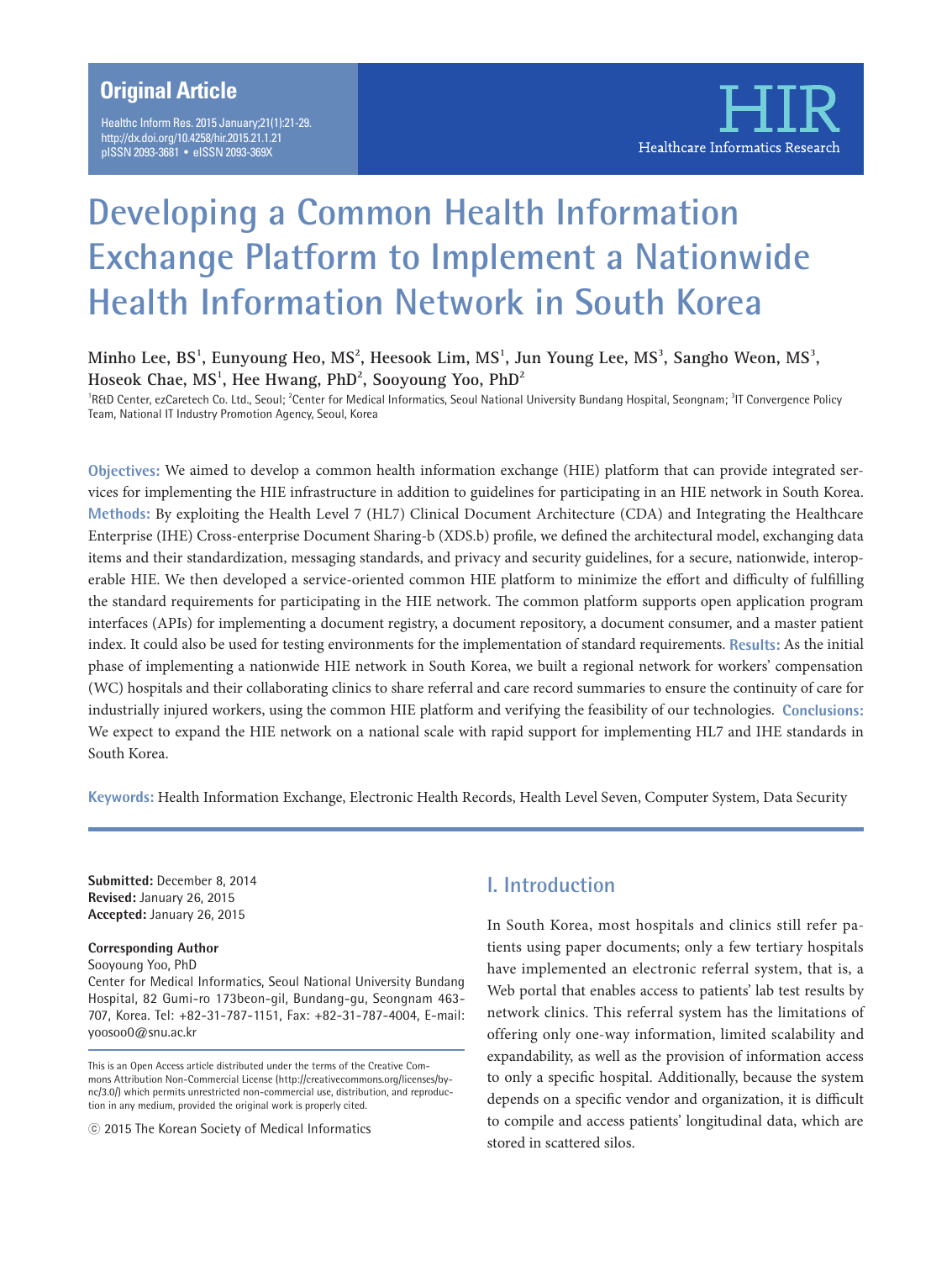Thus, there has been growing demand for a health information exchange (HIE) between hospitals and clinics to reduce healthcare costs and improve quality by sharing patients' clinical information and preventing duplicate testing; this exchange would require a number of standards for interoperability. Prior studies have found that HIE provides benefits in improving coordination of care [1], improving the accuracy of diagnosis, preventing hospital readmissions and medication errors [2], enhancing public health surveillance [3], and increasing the efficiency and quality of public health reporting [4], with higher patient satisfaction [5,6].

In this study, as a Korean HIE initiative, we began creating a nationwide HIE network early this year, as a first step towards exchanging clinical information on industrially injured workers between workers' compensation (WC) hospitals and their collaborating clinics. In cooperation with Korea's Workers' Compensation & Welfare Service (COMWEL), we aimed at verifying our concepts and platform for those hospitals and clinics. Our final goal is to extend the coverage

of HIE across the nation in stages. To accelerate the adoption of interoperable technologies for implementing a nationwide HIE network, we developed a common HIE platform that provides standard terminology, documents, and messaging tools to support hospitals and vendors in easily participating in the network. The implementation guidelines and tools will be able to mitigate some technical barriers and challenges to engaging in the exchange of health information [6].

This paper describes the common HIE platform and our architectural and security strategies for implementing the HIE network in WC hospitals and their collaborating clinics using the platform.

## **II. Methods**

We defined the architectural model, the exchange's data items and their standardization, messaging standards, and privacy and security guidelines for a secure, interoperable HIE across South Korea. In essence, we used the HL7 Clini-



**Figure 1. Health information exchange architecture models. (A) Integrated Registry - Repository, (B) One Registry - Multiple Repositories, (C) Federated Registry - Multiple Repositories, and (D) Peer-to-Peer. EHR: Electronic Health Record.**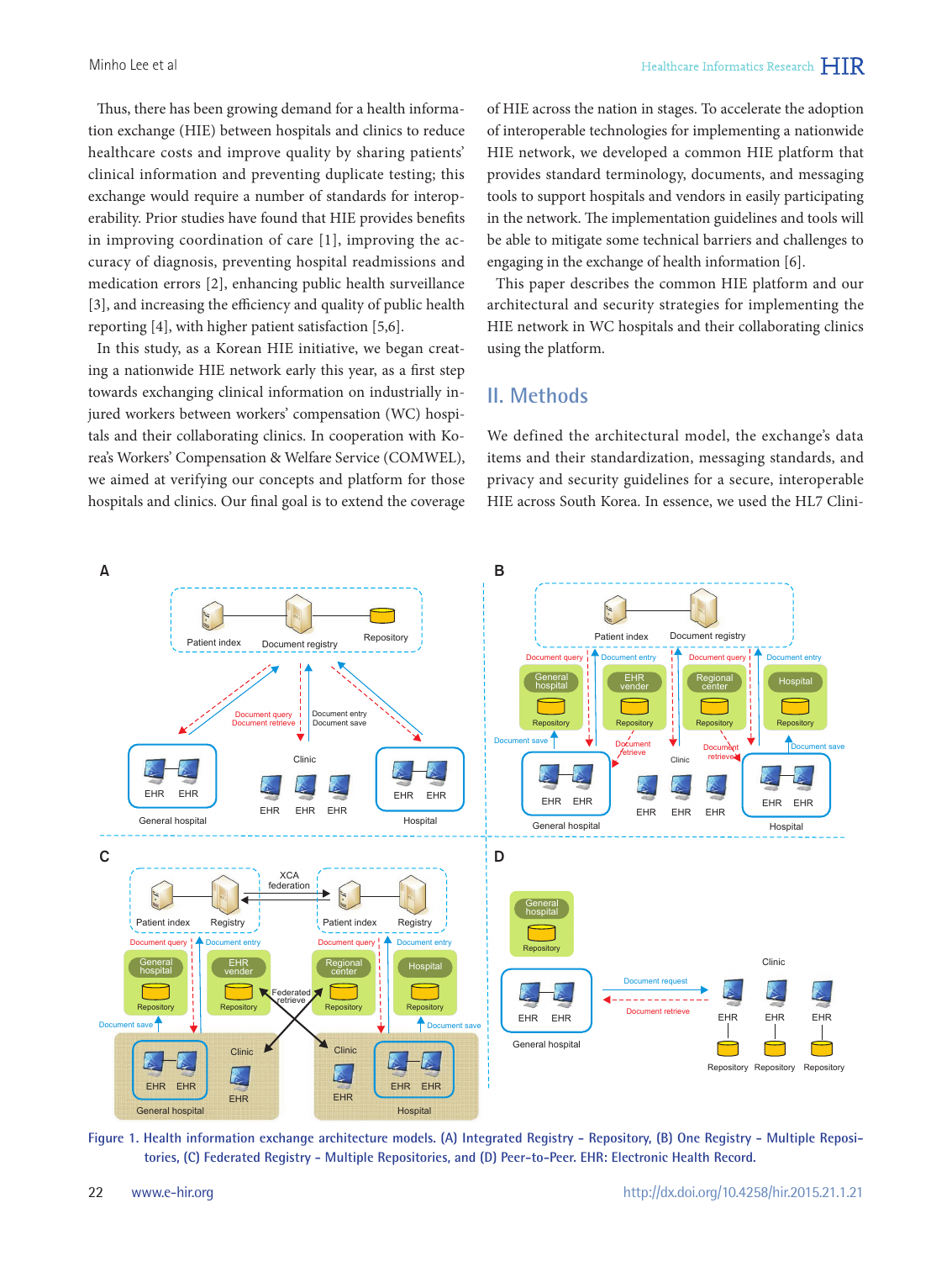cal Document Architecture (CDA) [7] standards to generate clinical documents and the IHE Cross-enterprise Document Sharing-b (XDS.b) profile for the communication infrastructure.

## **1. HIE Architecture Models**

Based on the IHE XDS.b profile, we defined four architecture models that would be feasible for an HIE network in South Korea (Figure 1). The models depend on the location of each registry and repository, focusing on security issues at the physical locations where health information will be shared.

The *Integrated Registry - Repository* model is a central architecture in which all shared clinical documents (the repository) and the metadata (the registry) for searching them are stored in a central cloud server. The *One Registry - Multiple Repositories* model is a distributed architecture in which the repository is located within each healthcare organization or in its Electronic Health Record (EHR) vendor's server, with a registry for linking documents between locations maintained in a central server. The *Federated Registry - Multiple Repositories* model supports information exchange through communication between the regional registries. Finally, the *Peer-to-Peer* model is based on direct exchange between healthcare organizations using socket communication or secure email.

In this study, we focused on developing a common HIE platform that would support the *Integrated Registry - Repository* and the *One Registry - Multiple Repositories* models. We considered the two architecture models because, at the time of our study, there was no requirement to integrate other registries and there were not even other regional registries to connect to make a federated registry in South Korea. In addition, we pursued sharing of patients' care record summaries among healthcare organizations; therefore, we did not consider the *Peer-to-Peer* model. However, the architecture models would depend on the EHR infrastructure, the healthcare environment, and the cultural environment.

#### **2. The Common HIE Platform**

Based on the IHE XDS.b profile, we derived common HIE functions and services for each actor, including a document repository, document registry, and document consumer. Based on the service-oriented architecture (SOA), we developed a common HIE platform that provides these functions and services to minimize the effort and difficulty in implementing the IHE XDS.b profile, CDA standards, and common terminology set.

The common HIE platform supports open application program interfaces (APIs) for implementing the document

registry, document repository, document consumer, and master patient index. The document registry receives the metadata from clinical documents generated by healthcare organizations, stores the metadata, and supports searches for the documents. The document repository stores clinical documents, requests indexing in the document registry, and provides the documents when they are requested by other healthcare organizations. The master patient index (MPI) maintains patient identifiers and patient consent information. In addition to providing the services needed for sharing documents, we also included supportive HIE services that allow the standardization of local terminologies to international terminologies, the management of the master data of participating healthcare organizations and departments, and the regulation of transaction logs.

To design the common HIE platform, we derived atomic services based on the IHE XDS.b profile and then designed atomic services and derived the functional service requirements of the HIE applications, enabling the definition of a composite service by the combination of multiple atomic services. For healthcare organizations and EHR vendors to easily utilize the platform, we developed these functions and services in the form of open APIs, as shown in Figure 2.

We developed a number of services for CDA documents with open APIs, for example, CDA Viewer, which displays CDA documents in readable format by applying the XSLT



**Figure 2. Architecture for the common health information exchange platform. CDA: Clinical Document Architecture, CRS: Care Record Summary, PIX: Patient Identifier Cross-Referencing, PDQ: Patient Demographics Query, HIE: health information exchange, HIS: hospital information system, API: application programming interface, IHE: Integrating the Healthcare Enterprise, ATNA: Audit Trail and Node Authentication, WCF: Windows Communication Foundation.**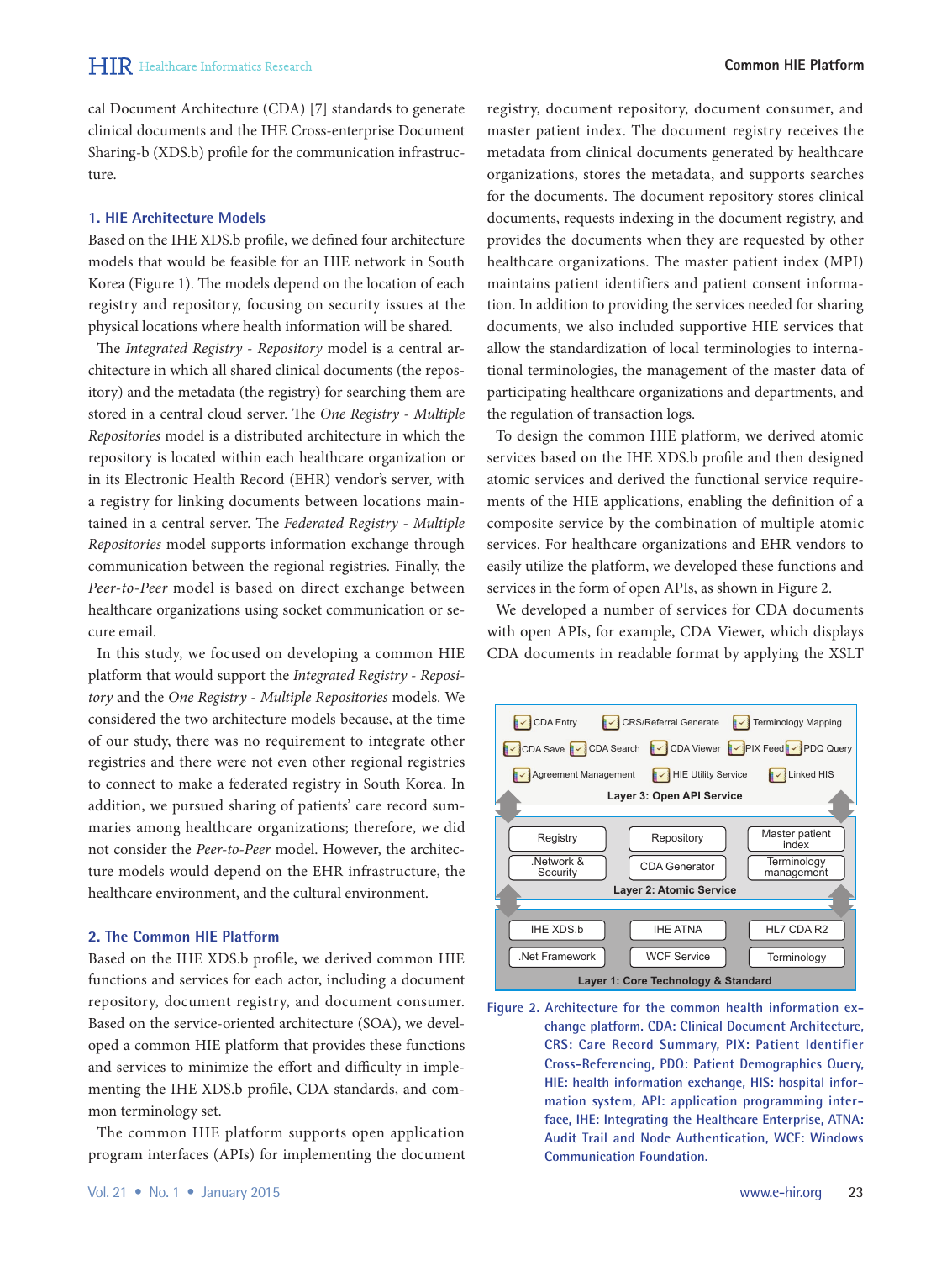style sheet. The 'CRS and Referral Generate' API supports the automatic generation of CDA documents based on the corresponding values of data elements that were extracted from the EHR system. The terminology mapping can be used to generate CDA entries by automatically mapping local terms to structured coded terms.

## **3. CDA Contents**

As a standard for clinical documents to be exchanged among healthcare organizations, we adopted HL7 CDA Release 2 (R2) Level 3. Based on CDA R2 and some of the IHE CDA content modules, we defined the data elements and templates for the referral and care record summaries to support collaborative care.

In this study, the referral summary was defined as a type of document created to support collaborative care by referring patients from clinics or hospitals to specialists. It is used for referrals and replies between two healthcare organizations. The care record summary (CRS) was defined as a document that summarizes hospital visits and hospitalizations; it is

automatically created and stored for the purpose of the continuity of patient care. A CRS contains a patient's relevant health history for one or more encounters, and it is intended to share a core set of the patient's medical records between healthcare providers. The HL7 Care Record Summary [8], Continuity of Care Document [9], and Consolidated CDA [10] were referenced in the process of designing the CRS.

Table 1 shows the major CDA data items in the headers and bodies of two types of documents, including coded entries with standard terminology for ensuring semantic interoperability.

Regarding the data items for problems, medications, and test results, we created coded entries for each data item with the international terminologies. We used the International Classification of Disease (ICD-10; translated, and known as KCD-6 in Korea) and Logical Observation Identifiers Names and Codes (LOINC) for the diagnoses and the examination names, respectively. For medications, we allowed for the use of multiple code sets, including the Korean Electronic Data Interchange (EDI) drug codes used for insurance claims and

| CDA data element         | Referral summary                                                                                                                | Care record summary                                                             |
|--------------------------|---------------------------------------------------------------------------------------------------------------------------------|---------------------------------------------------------------------------------|
| Header                   |                                                                                                                                 |                                                                                 |
| Patient information      | Name, Entry ID, SSN, Gender, Birthdate,<br>Telephone, Address, Treatment period,<br>Industrial accident treatment approval date | Name, Entry ID, SSN, Gender, Birthdate,<br>Telephone, Address, Treatment period |
| Organization information | Name, Hospital ID, Department, Doctor,<br>Send date, Address                                                                    | Name, Hospital ID, Telephone, Address                                           |
| Body                     |                                                                                                                                 |                                                                                 |
| Problems                 | Diagnosis name, Code (KOSTOM,<br>KCD-6 (ICD-10))                                                                                | Diagnosis name, Code (KOSTOM, KCD-6<br>$(ICD-10))$                              |
| Medications              | Order date, Medication name, Code (EDI),<br>Capacity, Day, Count                                                                | Order date, Medication name, Code (EDI,<br>ATC), Capacity, Day, Count           |
| Results                  | Date, Name, Code (KOSTOM, LOINC),<br>Result text                                                                                | Date, Name, Code (KOSTOM, LOINC),<br>Result text, Reference                     |
| Surgeries                | Date, Surgery Name, Code (KOSTOM), Pre-<br>diagnosis, Post-diagnosis, Doctor, Anaesthesia                                       | Date, Surgery name, Diagnosis                                                   |
| Vital signs              |                                                                                                                                 | Height, Weight, BMI, Blood pressure                                             |
| <b>Visits</b>            |                                                                                                                                 | Visit Date, Hospital name                                                       |
| Allergies                | -                                                                                                                               | Date, Allergies, Reactions                                                      |
| Immunisations            |                                                                                                                                 | Date, Group, Name, Degree                                                       |
| Future appointments      | —                                                                                                                               | Date, Hospital, Department, Doctor, Purpose                                     |

**Table 1. CDA data elements of the referral summary and the care record summary**

CDA: Clinical Document Architecture, SSN: social security number, KOSTOM: Korea Standard Terminology of Medicine, ICD: International Classification of Diseases, LOINC: Logical Observation Identifiers Names and Codes, EDI: Electronic Data Interchange, ATC: Anatomical Therapeutic Chemical.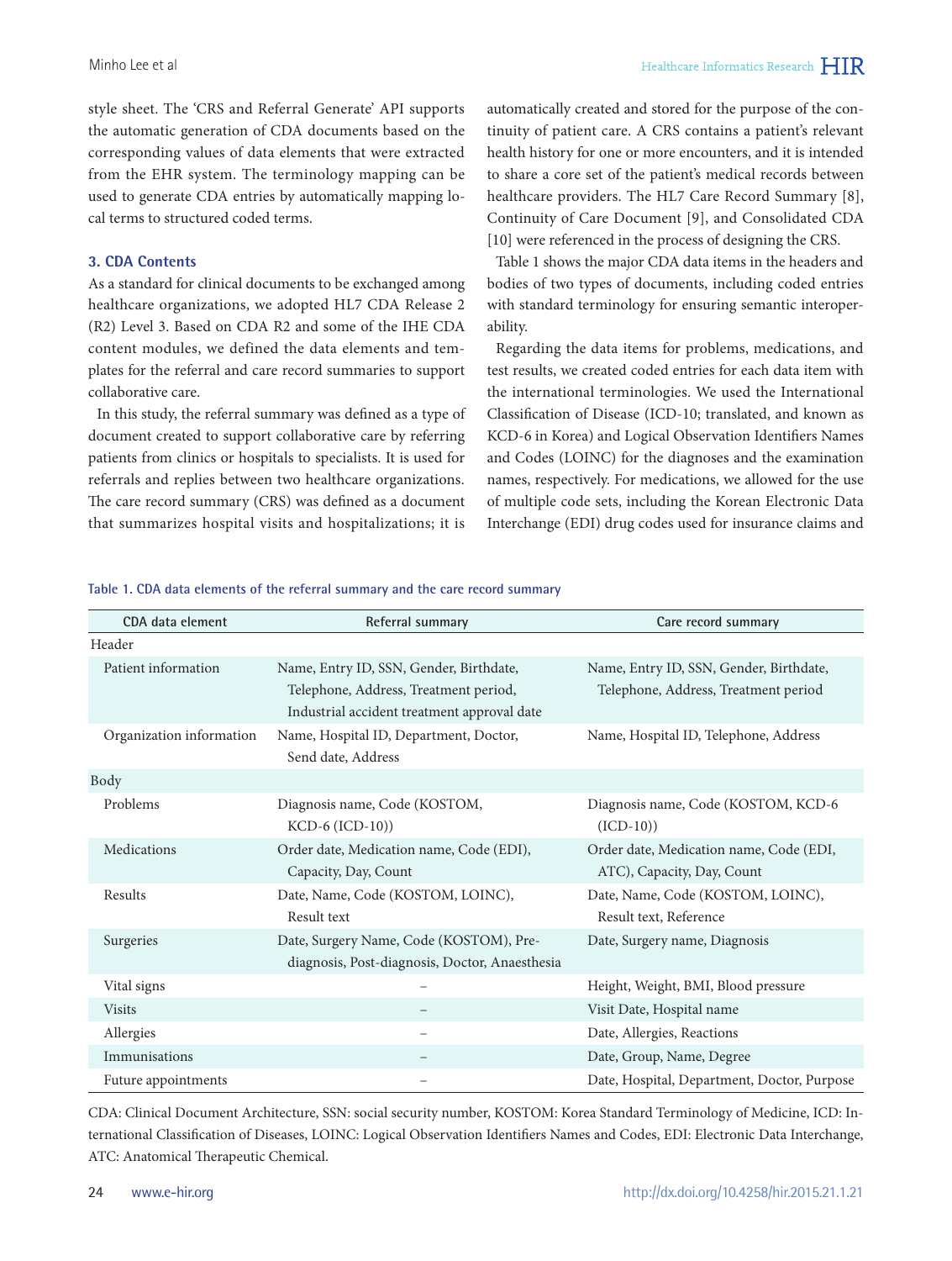## **HIR** Healthcare Informatics Research

the international Anatomical Therapeutic Chemical (ATC) codes. In South Korea, the Korea Health and Welfare Information Service [11] has developed and published the Korea Standard Terminology of Medicine (KOSTOM), which is the integrated system of terminologies practically used by and collected from the actual health and medical fields; their terms were mapped to the international terminology, such as ICD and LOINC. Therefore, we also adopted KOSTOM in addition to ICD and LOINC for the secondary use of data for both domestic and international purposes.

Because most hospitals and clinics do not use LOINC codes for tests, manual mapping from the local test codes to the LOINC codes was necessary for creating the CDA entries. Thus, we included a terminology mapping service and tool in the common HIE platform.

#### **4. Master Patient Index**

For privacy and security reasons, only patients who agreed to participate in HIE using an informed consent were initiated to share their medical records. The consent stated the purpose of HIE and the scope of data items for sharing. In the HIE system, a scanned copy of the patient's consent was transferred and registered to the registry server in the form of binary data of the <StructuredBody> element of a CDA document. Once a patient's consent was registered in the HIE system, the patient's universal unique identifier was created.

In South Korea, there is no unique patient identifier that can be used only for medical purposes. Although all Koreans have their own Resident Registration Numbers (RRNs), there have been increasing issues with the use of RRNs for HIE because of privacy and security concerns.

Because most hospitals and clinics have their own local patient identifiers, we created and assigned universal unique identifiers (UUIDs) to each patient who agreed to participate in the HIE using a MPI based on the IHE Patient Identifier Cross-referencing (PIX) and Patient Demographics Query (PDQ) profiles.

We used HL7 V3 ADT messaging to transmit each hospital's local patient identifier to the MPI system, enabling searches for patients and their UUIDs. Using the MPI system, we managed patient demographic information, including UUID, name, birth date, and address.

## **5. Security Architecture**

To support the implementation of a secure HIE network, we provided the required security guidelines after investigating the current security conditions and the solutions that were being used at the participating healthcare organizations. The

security guidelines, in essence, comprised both technical and administrative security. Technical security considered medical information (e.g., life cycles of data) and storage (e.g., passwords and access control). Administrative security focused on integrated management (e.g., organizational policies, backup and restore, and documentation) and auditing (e.g., audit record policies and reports).

We considered security with regard to accessing devices, the network, the platform, and the content necessary for implementing a nationwide HIE network using our common platform.

#### **6. Pilot Implementation of the HIE Network**

As part of a nationwide initiative, our first phase was to implement an HIE network for WC hospitals and their collaborating hospitals and clinics because industrially injured workers typically require long-term collaborative care, and their medical costs are covered by industrial accident insurance; we found that HIE outcomes can be used to evaluate insurance reimbursement to promote HIE participation.

In our pilot implementation of the network, two WC hospitals, one in Incheon and the other in Ansan, participated. The hospitals are located in metropolitan areas and have approximately 500 beds, and there were six collaborating clinics near the WC hospitals. The two hospitals had recently adopted an EHR system developed by a domestic EHR vendor. The six participating clinics used two different EHR systems. The WC hospitals are public healthcare organizations that provide rehabilitation for workers, but their medical service is not limited to injured workers.

## **III. Results**

#### **1. HIE Network Implementation Results**

Our participating WC hospitals and clinics had different IT infrastructures and environments. The WC hospitals had their own network infrastructures and managed their EHR systems through an IDC center of Korea COMWEL. However, the clinics' EHR systems were connected through a broadband network, indicating the weakness of security.

Therefore, as shown in Figure 3, we chose an hybrid architecture of, physically, the *Integrated Registry - Repository model* and, logically, the *One Registry - Multiple Repositories* model. Using the common HIE platform, we implemented the HIE registry, repository, and MPI system components in Korea COMWEL's IDC center, called the HIE IDC center; for each EHR vendor in the center, there was one registry with distributing repositories. Both WC hospitals and the clinics communicated with the HIE IDC center through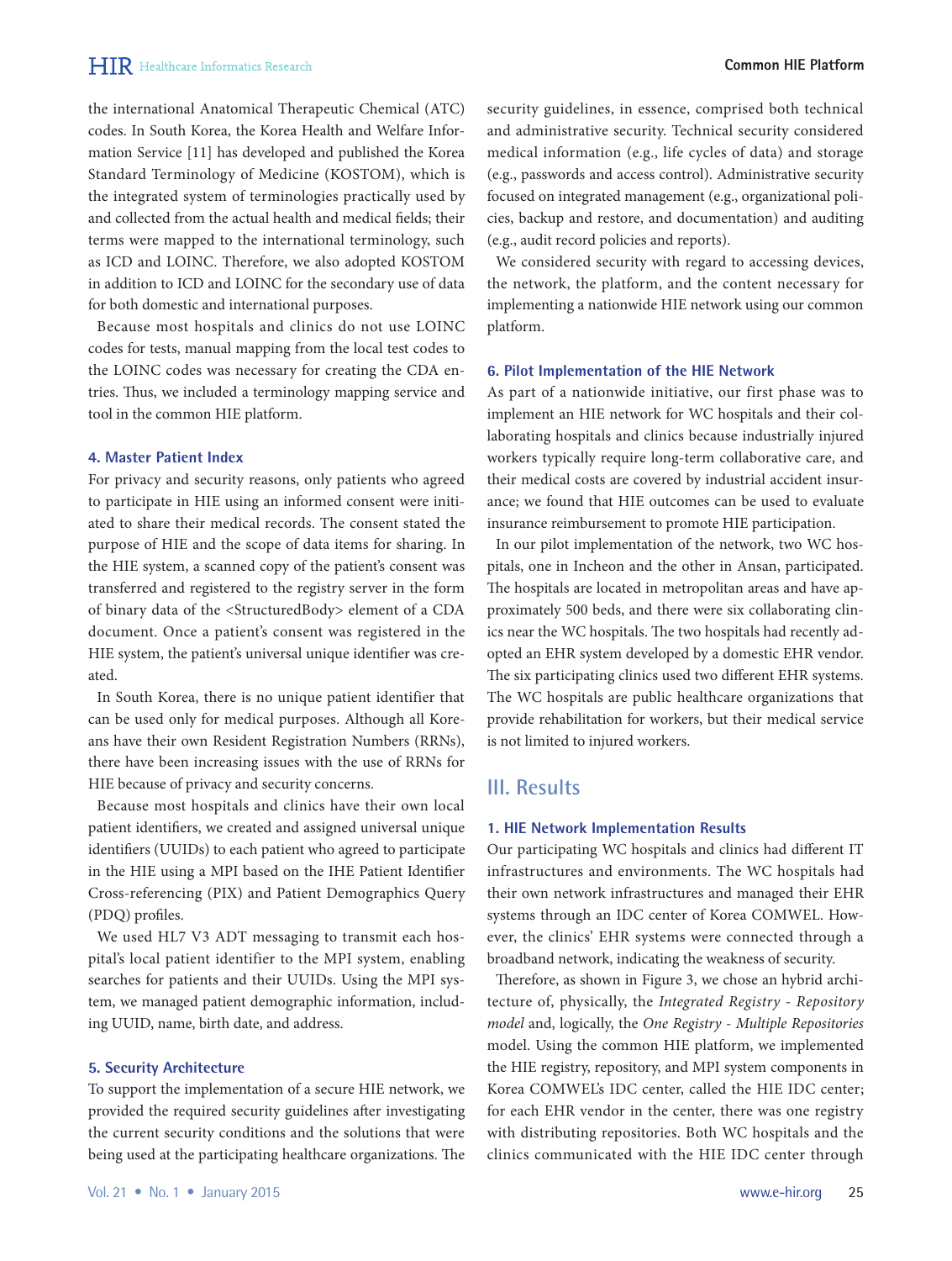

**Figure 3. Health information exchange (HIE) system architecture for exchanges between the workers' compensation (WC) hospitals and clinics. MPI: master patient index, EHR: Electronic Health Record, VPN: virtual private network, DLP: data loss prevention, DMZ: demilitarized zone, SSL: secure sockets layer, IPS: intrusion prevention system.**

their gateway servers and encrypted network connections. The gateway server for the clinics, located on a DMZ network, provided open APIs and bridged service between the healthcare organizations.

Our security guidelines required that each doctor's PC have a vaccine program, a PC firewall, and a data loss prevention solution. Regarding network security, a virtual private network (VPN), a secure sockets layer (SSL) protocol, an intrusion prevention system (IPS), a Web firewall, and server dualization were applied to prevent hacking and system errors. Server security was reinforced by the installation of a secure OS, a server vaccine program, a database encryption solution, and a storage backup solution.

## **2. Workflow for Exchanging the Health Information of Injured Workers**

The common HIE platform was used to support the transfer of referral summaries from a clinic to a WC hospital and vice versa and the sharing of patients' care record summaries among the participating healthcare organizations. Figure 4 shows the workflow and scenarios implemented in our HIE network for injured workers.

Regarding the transfer of referral summaries, when a patient visits a clinic near his or her workplace and the patient needs to be transferred to a WC hospital, a doctor creates a referral summary using the clinic's EHR system. The referral summary is automatically generated in CDA format and stored in the repository, and its metadata are entered into the registry. The WC hospital will be automatically notified of the referral. After the referred hospital confirms the referral and checks the CDA document, a specialist views the referral summary during the patient's visit. The doctor can then also send the reply documents to a clinic on completion of the patient's treatment through the HIE network (Figure 4A).

To share care record summaries, a CDA CRS is automatically generated in the event of a patient's hospital visit and discharge, and it is stored and entered into the repository and the registry. When the patient requires emergency treatment or receives treatment from multiple hospitals and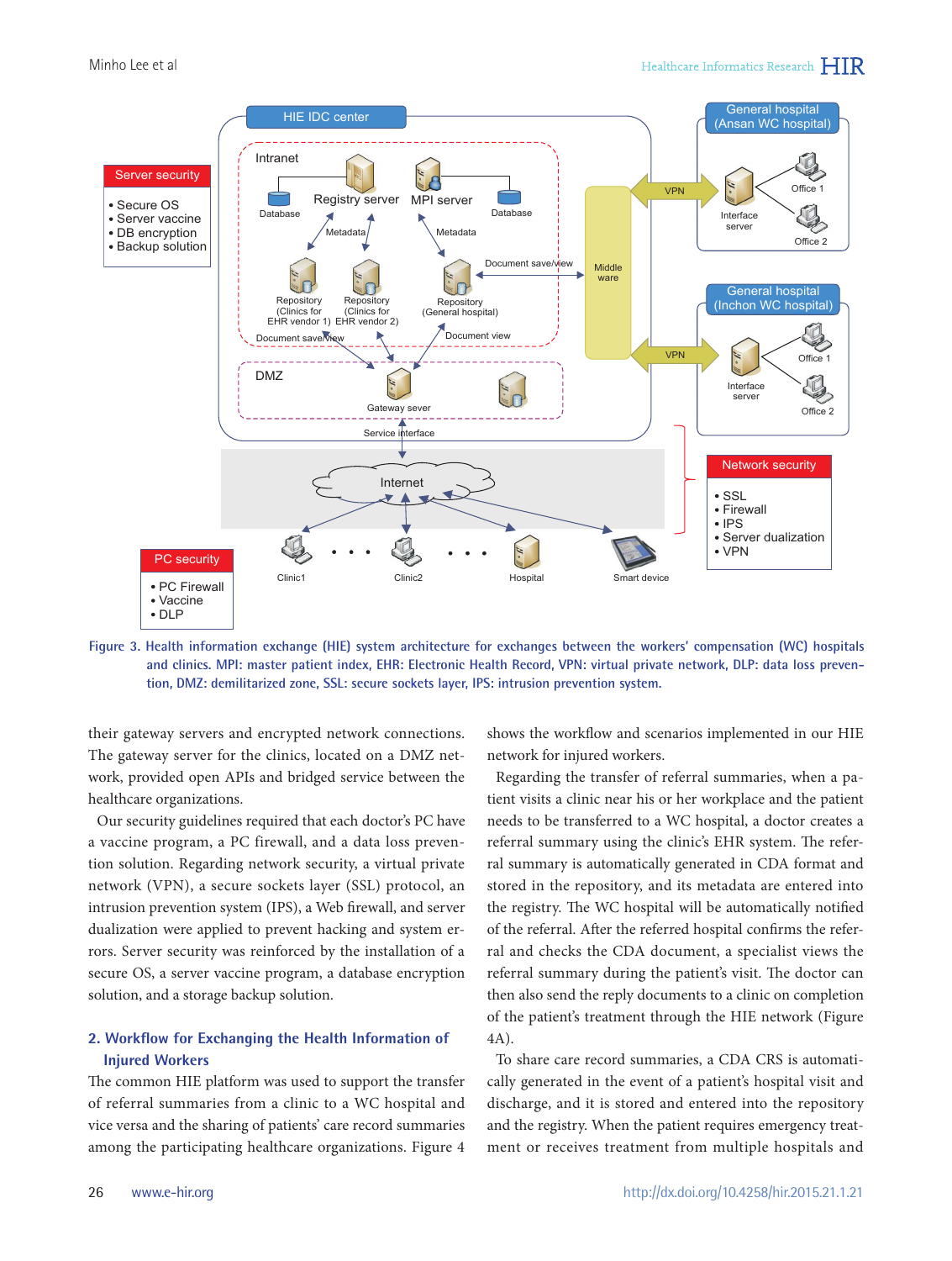

**Figure 4. Workflow for exchanging referral and care record summaries among the workers' compensation (WC) hospitals and clinics (A) referral process from a clinic to a WC hospital, (B) generate and access the Care Record Summary (CRS) for the continuity of care. HIE: health information exchange, CDA: Clinical Document Architecture.** 

clinics, the CRS can be used to share that patient's health information among the facilities, supporting continuity of care (Figure 4B).

Since the HIE system should be incorporated into the organization's workflow and the doctor's workflow in order be successful [12], HIE service scenarios were developed by analyzing intra and interorganizational workflows of patient's care.

## **3. Packaging the Common HIE Platform**

To accelerate the interoperability between different EHR systems, we adopted international standards, such as HL7 CDA

and HIE profiles, and we developed a common HIE platform that supports the implementation of the standards, thus enabling participation in the HIE network and connection between EHR systems. We packaged together the components of the common HIE platform that were required for the registry, repository, and MPI servers. In addition to the HIE system packages, we packaged useful tools that support CDA content generation, standard terminology management, and master data management.

In our HIE network, we installed the registry server and MPI server packages in a Korea COMWEL IDC center and built repository servers for each hospital and clinic using the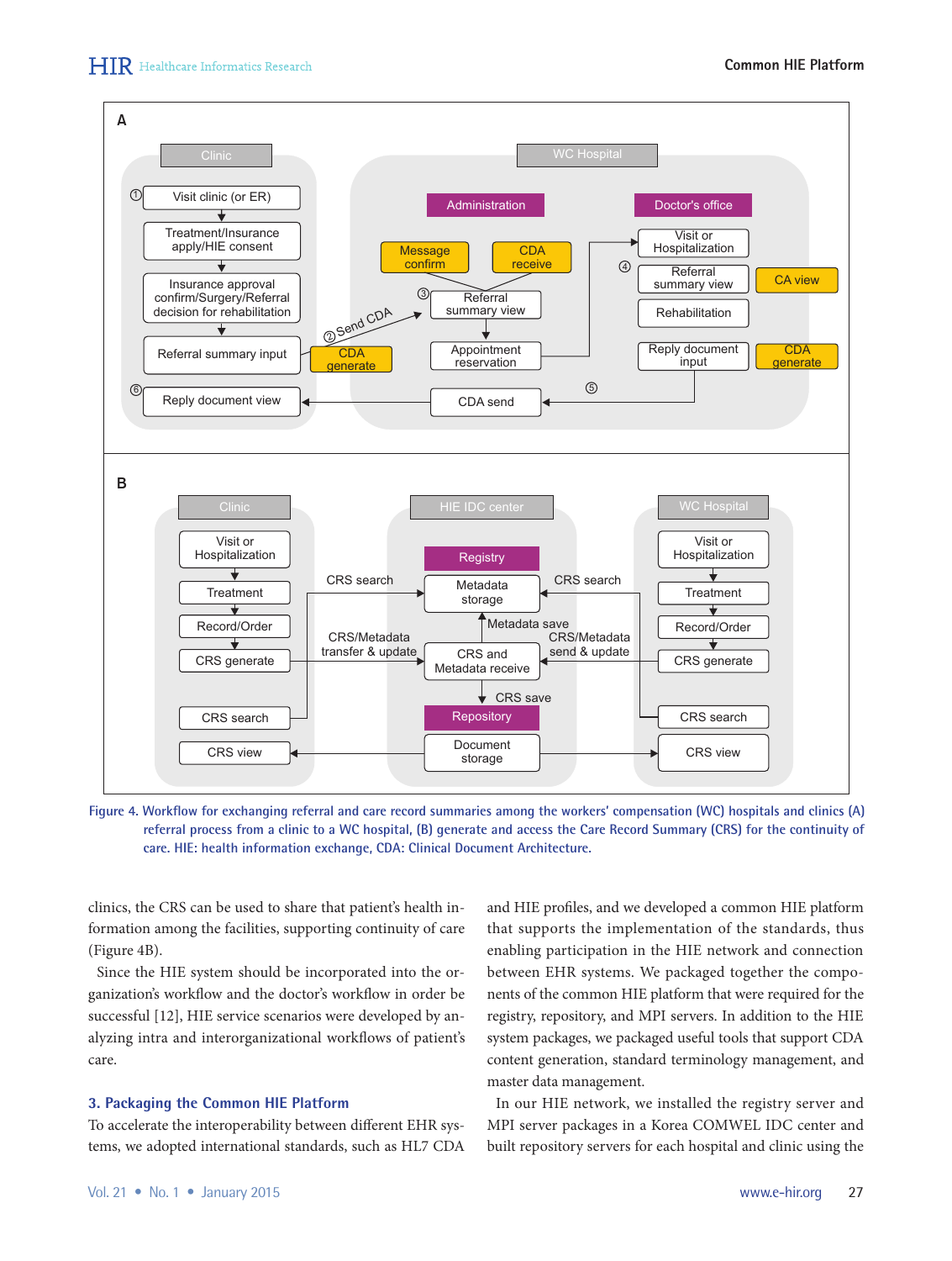repository package. These packages allowed the system to address changes in management authority and physical server location because they are simple to install and remove.

To easily deploy the common HIE platform in other healthcare organizations, the RESTFUL-based open API service, testing tools, and manuals will be provided to vendors and developers. After the pilot implementation and operation of a regional HIE network for two WC hospitals and their collaborating clinics is finished, the network will be expanded to other WC hospitals and healthcare organizations stage by stage.

# **IV. Discussion**

In South Korea, the HIE project began in 2005; however, it stopped in 2010 at the level of a small regional HIE between one general hospital and its several clinics due to the lack of a continuous business model, motivational incentives, and technical support of standard adoption. At that time, the HIE was limited to a 1:1 exchange between a hospital and a clinic, and as a result, a lot of effort was required for EMR customization to implement HIE workflow and standards. Thus, a government-driven HIE project was initiated in 2014 under the Creative Vitamin Project which pursued the establishment of a healthcare ICT infrastructure with low-cost and high-efficiency by supporting the accumulation, sharing, and utilization of health information using wire-wireless networking, big data, and sensing technologies. This study was performed to develop a common infrastructure to accelerate the adoption of interoperability standards for HIE and reduce technical barriers to the implementation of an HIE system.

One of the greatest barriers to the adoption of HIE by more health organizations is the lack of an HIE business model [13]. This study addressed that problem by choosing WC hospitals for industrially injured workers as our test sites for the initial implementation of a nationwide HIE network. Most patients in WC hospitals have rehabilitation needs and require collaborative care at other hospitals. As our business model, we plan to provide HIE data to patients to allow them to check their health information using smartphones, with various mobile health services to improve their rehabilitation and treatment and self-monitor their health. The data will be able to be utilized for various applications, creating new value for the HIE system.

Common concerns for HIE include the safety and confidentiality of electronic information exchange and the reliability and quality of the data [14]. In this study, we aimed to separate patients' demographic information from their

medical information, and we created UUIDs for the purpose of identifying patients in the medical domain. We also distributed the medical information into multiple repositories. By creating a separate repository for each hospital or EHR vendor, we reinforced the security and disaster recovery. Based on the IHE Audit Trail and Node Authentication (ATNA) profile, all access and retrieval logs were recorded.

Through this study, we aimed to accelerate the adoption of HIE using a common HIE platform. We have been implementing the regional HIE network in two WC hospitals and their six collaborating clinics, thereby enabling the exchange of referral and care record summaries in a standardized way. We plan to share medical images by adopting the IHE Crossenterprise Document Sharing for Imaging (XDS.b-I) profile and to increase the number of participating hospitals and clinics in our HIE network next year. In addition, we did not demonstrate the feasibility, applicability, and effectiveness of HIE, so this should be investigated in the future work.

# **Conflict of Interest**

No potential conflict of interest relevant to this article was reported.

# **Acknowledgments**

This work was supported by the ICT R&D Program of MSIP (No. I0114-14-1016) and the Creative Vitamin Project.

# **References**

- 1. Shade SB, Chakravarty D, Koester KA, Steward WT, Myers JJ. Health information exchange interventions can enhance quality and continuity of HIV care. Int J Med Inform 2012;81(10):e1-9.
- 2. Kaelber DC, Bates DW. Health information exchange and patient safety. J Biomed Inform 2007;40(6 Suppl): S40-5.
- 3. Dobbs D, Trebatoski M, Revere D. The Northwest public health information exchange's accomplishments in connecting a health information exchange with public health. Online J Public Health Inform 2010;2(2):e5.
- 4. Shapiro JS, Mostashari F, Hripcsak G, Soulakis N, Kuperman G. Using health information exchange to improve public health. Am J Public Health 2011;101(4):616-23.
- 5. Vest JR, Miller TR. The association between health information exchange and measures of patient satisfaction. Appl Clin Inform 2011;2(4):447-59.
- 6. Feldman SS, Schooley BL, Bhavsar GP. Health informa-